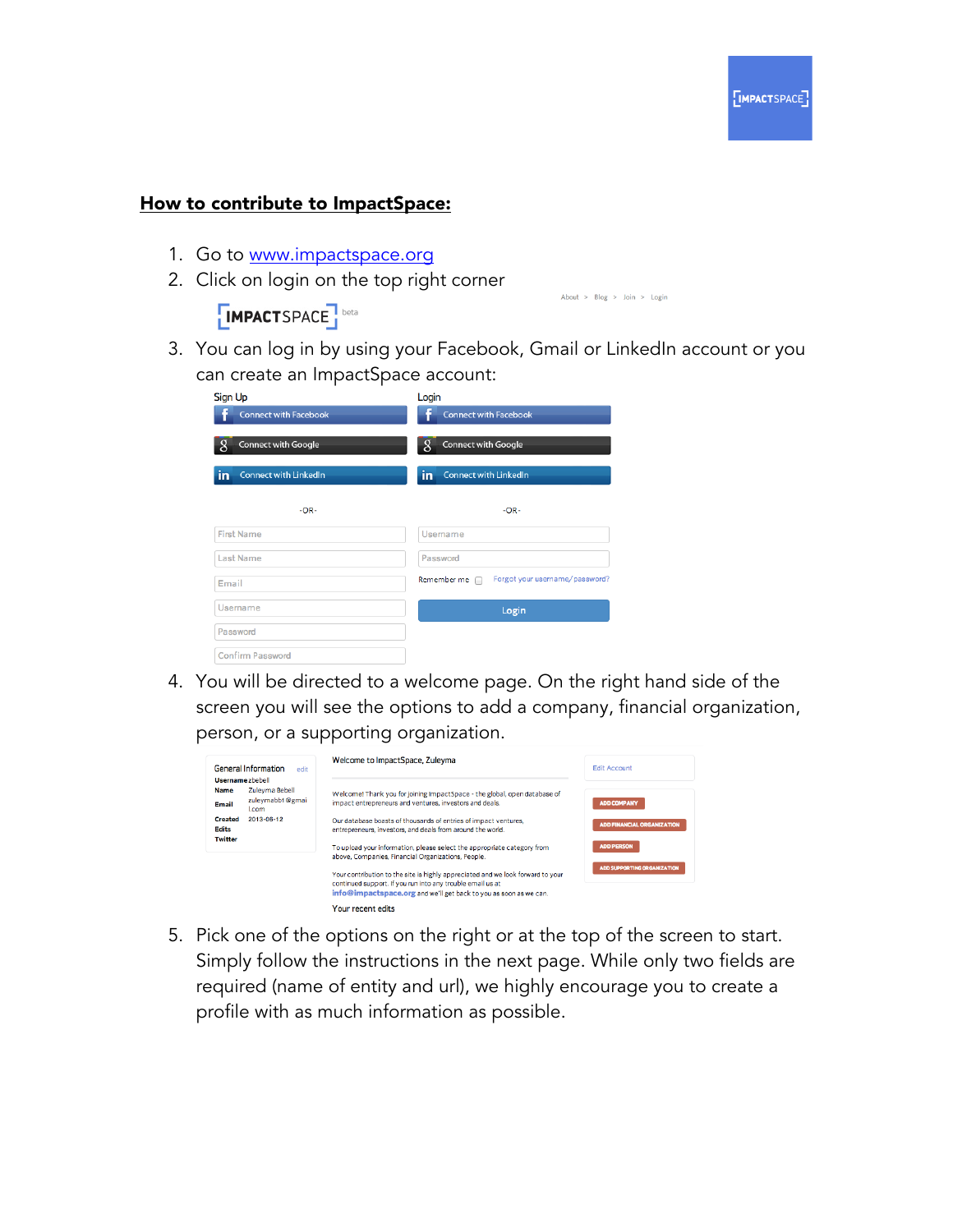## **New Company Submission**

Welcome! To submit a Company, please enter as much information as you can (otherwise leave bla If you have any issues with the form, please let us know

Note: Your ImpactSpace profile will be placed in a moderation queue before going live. Entries will g<br>a 24 to 48 hour time period. You will be able to make further edits once your entry is live.

| Name <sup>*</sup>        |            |   |
|--------------------------|------------|---|
| <b>Mission Statement</b> |            |   |
| Category                 | Choose one | ÷ |
| Legal Structure          | Choose one | ÷ |
| Certifications           | Choose one | ÷ |
| Website *                | http://    |   |
| Blog                     | http://    |   |
| <b>Blog Feed URL</b>     | http://    |   |

- 6. Your ImpactSpace profile will be placed in a moderation queue before going live. Entries will go live within a 24 to 48 hour time period. You will be able to make further edits once your entry is live.
- 7. You will receive a confirmation email once profile has been approved. You can then come back to your profile and make any necessary changes and additions as needed.
- 8. Share your profile on social media!



## Notes on linking:

\* One of the great features of ImpactSpace is the ability to link the founders, team, investors and investments to any of the company/impact investor's profiles.

However, before you are able to link a person or an investment, the profile must already exist in the database. Follow the instructions from step 5-7 to add a new profile. Once the profile has been approved, you can return to the company/impact investor profile to link. If the name of the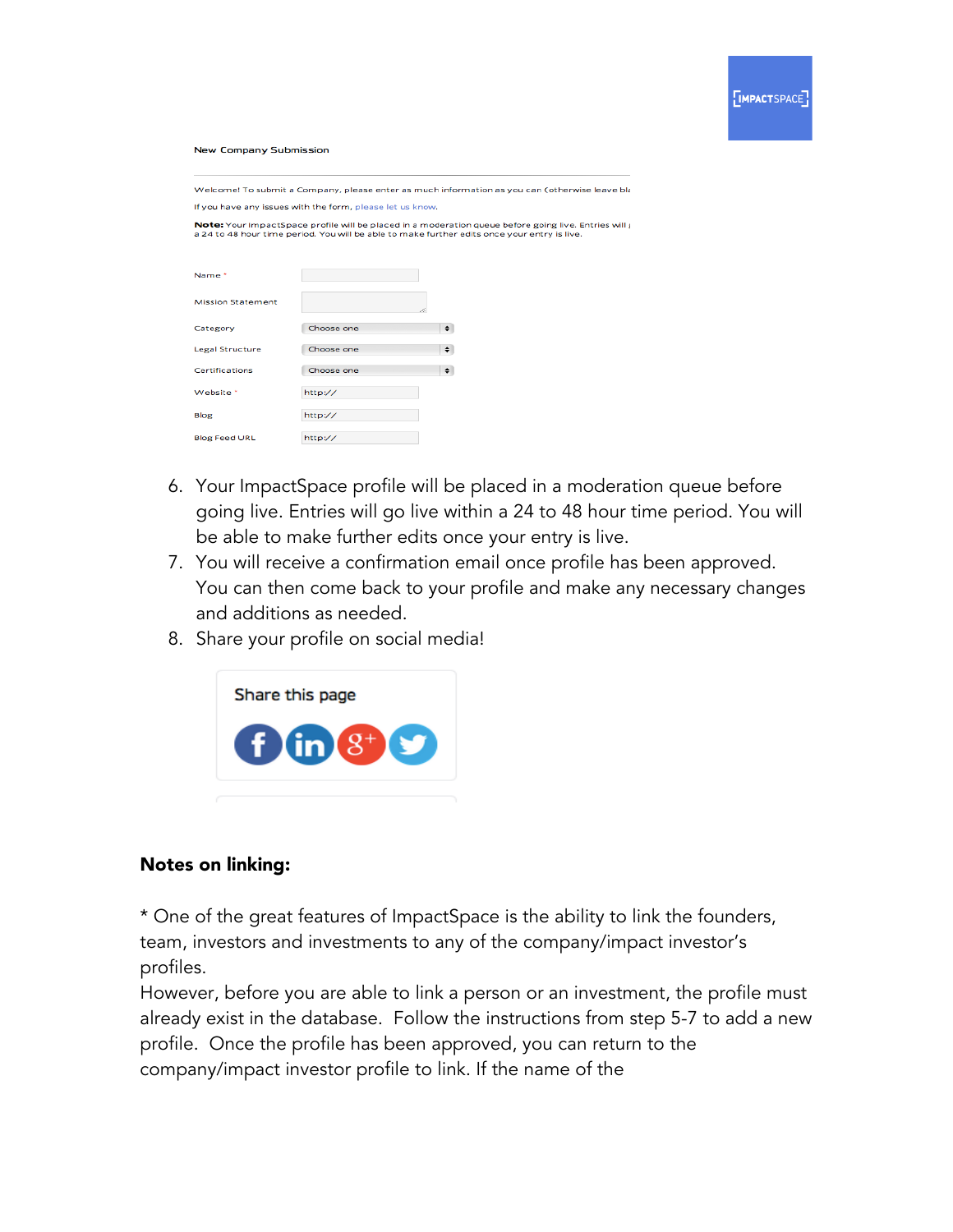

person/company/impact investor/supporting organization is already in the

database, the name will be recognized and added to the profile.<br>Note: We have an auto-complete function which helps prevent duplicates. As

you are typing names will appear and you can select the appropriate entry.

|             | Title                                  |
|-------------|----------------------------------------|
|             | Past?<br>$\sim$                        |
| Start Date: | ÷<br>÷<br>set to<br>÷<br>today - clear |
| End Date:   | ÷<br>set to<br>÷<br>÷                  |
|             | today - clear                          |

2. Linking your blog post to an ImpactSpace profile:

On the right hand side of the profile page you will see 'External Links' tab.



3. Click on the edit button to add the link to your post: A screen will appear indicating where to add the URL and the Title of your post. You can also use this tab to add videos to your profile. In here, you can also add Power Point presentations, PDFS and other relevant material.